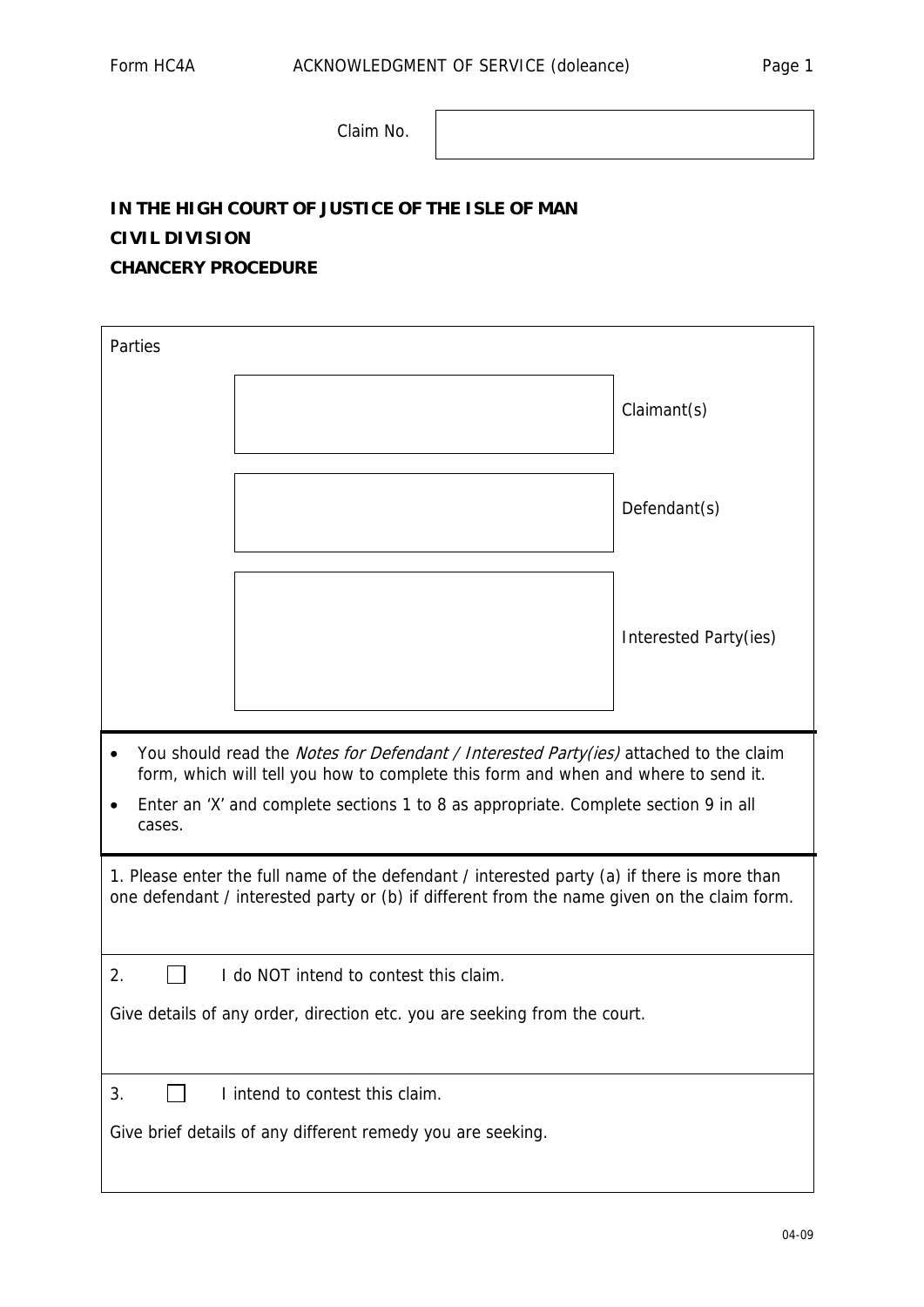| I intend to dispute the court's jurisdiction.<br>4.                                                                                                                                                              |  |  |
|------------------------------------------------------------------------------------------------------------------------------------------------------------------------------------------------------------------|--|--|
| (Note that any application must be filed with the court within 14 days of filing of this form.)                                                                                                                  |  |  |
| The [defendant][interested party] is a court or tribunal and intends to make<br>5.<br>a submission. delete as appropriate                                                                                        |  |  |
| The [defendant][interested party] is a court or tribunal and does not intend<br>6.<br>to make a submission. delete as appropriate                                                                                |  |  |
| 7.<br>I intend to rely on written evidence.                                                                                                                                                                      |  |  |
| My typed written evidence is filed with this form.                                                                                                                                                               |  |  |
| 8. Summary of grounds for contesting the claim                                                                                                                                                                   |  |  |
| If only part of the claim is contested, set out which part before giving the grounds for<br>contesting it. If a court or tribunal is filing a submission, indicate that this is so.<br>(use numbered paragraphs) |  |  |
|                                                                                                                                                                                                                  |  |  |
|                                                                                                                                                                                                                  |  |  |
|                                                                                                                                                                                                                  |  |  |
|                                                                                                                                                                                                                  |  |  |
|                                                                                                                                                                                                                  |  |  |
|                                                                                                                                                                                                                  |  |  |
|                                                                                                                                                                                                                  |  |  |
|                                                                                                                                                                                                                  |  |  |
|                                                                                                                                                                                                                  |  |  |
|                                                                                                                                                                                                                  |  |  |
|                                                                                                                                                                                                                  |  |  |
|                                                                                                                                                                                                                  |  |  |
| If you need to continue on a separate sheet please use the prescribed form - 'HCC CONTINUATION<br>SHEET <sup>'</sup>                                                                                             |  |  |
| 9. Signed                                                                                                                                                                                                        |  |  |
| (type or print full name here)                                                                                                                                                                                   |  |  |
| [Defendant] [Interested party] ['s advocate] [Litigation friend] delete as appropriate                                                                                                                           |  |  |
| Position or office held (if signed on behalf of a company or other corporation):                                                                                                                                 |  |  |
| Date                                                                                                                                                                                                             |  |  |